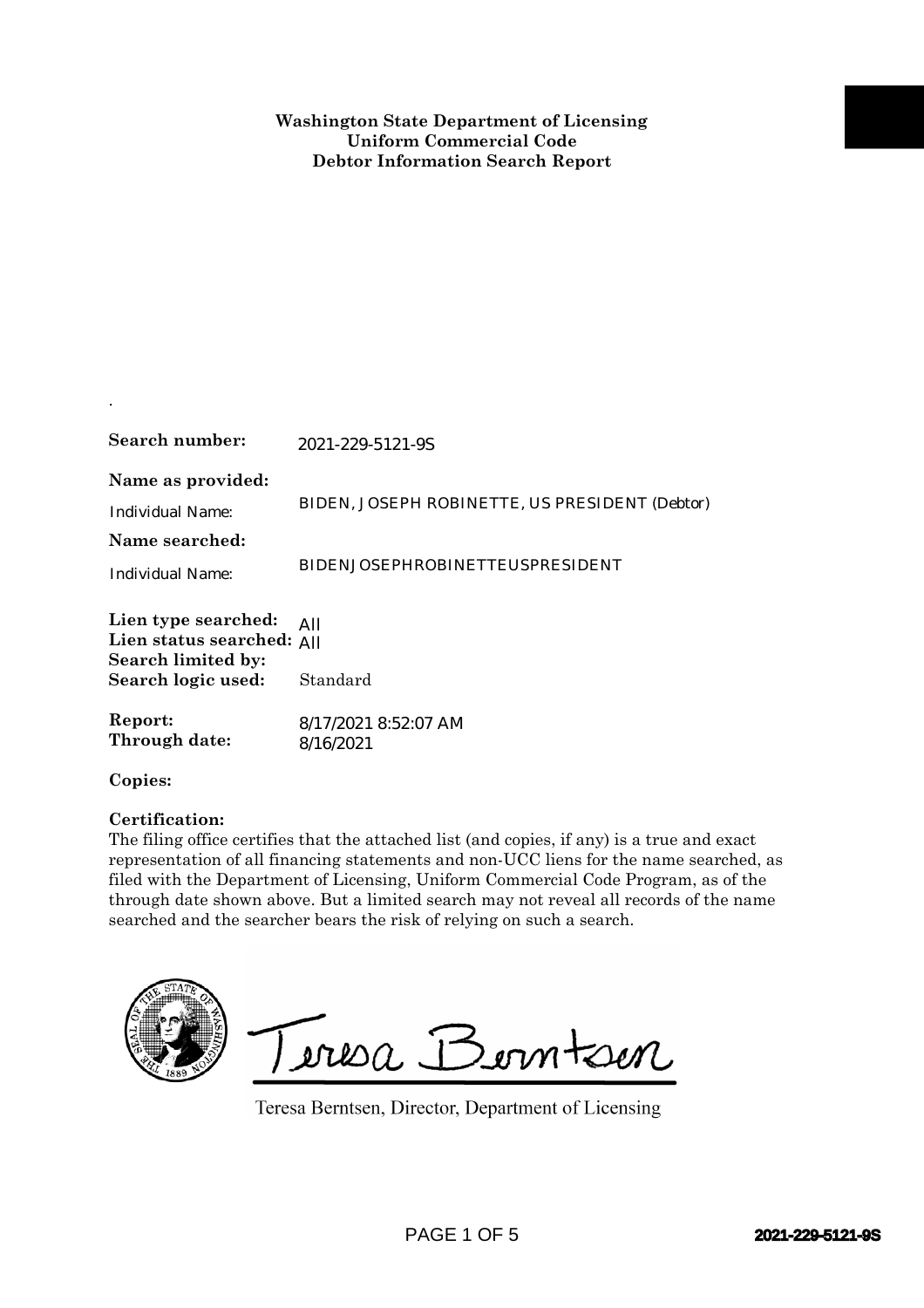1 of 1 Initial Financing Statement File Number: 2020-110-8969-6 Date and time filed: 4/19/2020 5:54:00 PM Lapse date: NONE (D) JESSE WILLARD WOODS III CESTUI QUE TRUST 8835 GERMANTOWN AVENUE PHILADELPHIA, PA 19118-2718 USA (D) JESSE WILLARD WOODS III CESTUI QUE TRUST 1500 WOODLAWN DRIVE BALTIMORE, MD 21241-0001 USA (S) Raven-Melchiz El, Tiger D'Vito, c/o 1410 North 31st Street, Unit 1776 Philadelphia, PA [19121-3870] USA (S) Tiger D Raven-Melchiz El Irrev Family Foreign Trust c/o 1410 North 31st Street, Unit 1776 Philadelphia, PA [19121-3870] USA History:<br>Type of Record Date & Time Filed File#  $#PGS$ -------------- ----------------- ----- ---- Initial 1.12020 5:54:00 PM 2020-110-8969-6<br>
4/19/2020 4:14:00 PM 2020-122-2090-6  $5/1/2020$  4:14:00 PM 2020-122-2090-6 1 (Add debtor) Debtor JESSE W WOODS III CESTUI QUE TRUST 1500 WOODLAWN DRIVE BALTIMORE MD 21241-0001 USA Authorizing Party Raven-Melchiz El,Tiger D'Vito Amendment 11/19/2020 10:20:00 AM2020-324-2709-5 1 (Add debtor) Debtors Parolin, Pietro Cardinal P.M. of Holy See c/o 3339 Massachusetts Avenue N.W. Washington DC 20008 USA Pierre, Christophe Archbishop Apostolic Nuncio to United States c/o 3339 Massachusetts Avenue N.W. Washington DC 20008 USA Perez, Nel son J Archbi shop Archdiocesan Pastoral Center c/o 222 N 17th Street Philadelphia PA 19103-1299 USA Authorizing Party Tiger D Raven-Melchiz El Irrevocable Family Foreign Tr Amendment 11/19/2020 11:20:00 AM2020-324-2751-4 1 (Assignment)

\_\_\_\_\_\_\_\_\_\_\_\_\_\_\_\_\_\_\_\_\_\_\_\_\_\_\_\_\_\_\_\_\_\_\_\_\_\_\_\_\_\_\_\_\_\_\_\_\_\_\_\_\_\_\_\_\_\_\_\_\_\_\_\_\_\_\_\_\_\_\_\_\_\_\_\_

Assignor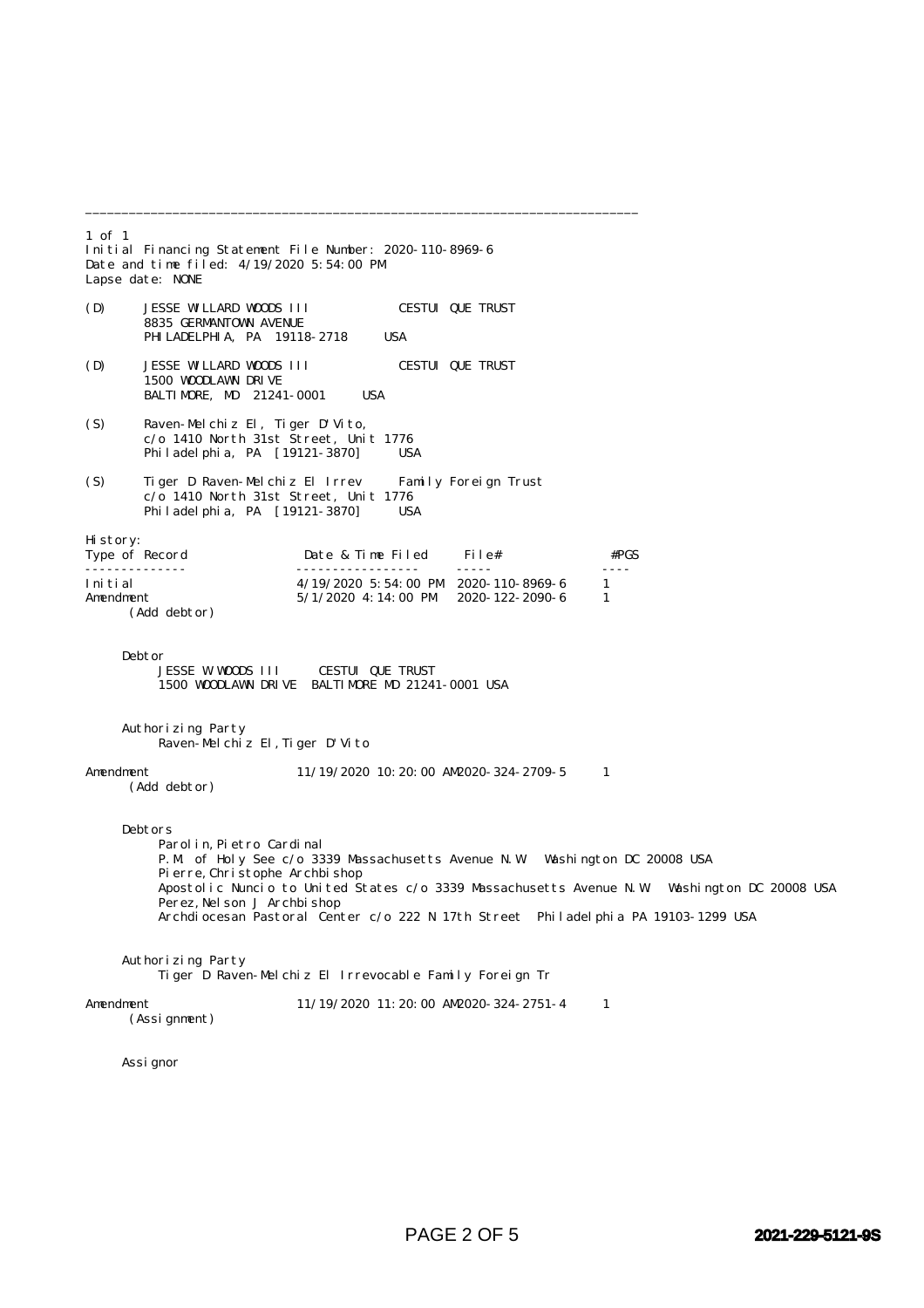## Raven-Melchiz El,Tiger D'Vito Noble

 Secured Party(s) Parolin, Pietro Cardinal P.M. of Holy See c/o 3339 Massachusetts Avenue N.W. Washington DC 20008 USA Pierre, Christophe Archbishop Apostolic Nuncio to United States c/o 3339 Massachusetts Avenue N.W. Washington DC 20008 USA Perez, Nelson J Archbishop Archdiocesan Pastoral Center 222 N 17th Street Philadelphia PA 19103-1299 USA

 Authorizing Party Raven-Melchiz El,Tiger D'Vito Noble

Amendment 5/10/2021 7:26:00 AM 2021-130-2370-3 1

(Add debtor)

 Debtors Farley, M.D., M.P.H.,Thomas Health Comm'r Phila Dept of Public Heath; 1101 Market Street, 13th Floor Philadelphia PA 19107 USA Krasner,Larry District Attorney Office of the District Attorney; 3 South Penn Square Philadelphia PA 19107 USA Outlaw,Danielle Police Comm'r Phila Police Headqrtrs; 750 Race Street Philadelphia PA 19106 USA Bilal, Rochelle Philadelphia Sheriff Phila Sheriff's Office; 100 South Broad Street, 5th Floor Philadelphia PA 19110 USA Kenney,James Francis Philadelphia Mayor Office of the Mayor; City Hall, Office 215 Philadelphia PA 19107 USA Beam,Alison Ag Secy of Health Penna Dept of Health; 625 Forster Street Harrisburg PA 17120 USA Evanchick, Colonel,Robert State Police Comm'r Penna State Police; 1800 Elmerton Avenue Harrisburg PA 17110 USA Shapiro,Josh PA Attorney General 1600 Arch Street, Suite 300 Philadelphia PA 19103 USA Degraffenreid, Veronica Ag Secy of State PA Dept of State, Ofc of the Secy; 320 North Office Building, 401 North Street Harrisburg PA Wolf, Thomas Westerman Governor Office of the Governor; 508 Main Capitol Building Harrisburg PA 17120 USA Becerra,Xavier Health & Human Svcs Secy HHS, Office of the Secy; HH Humphrey Bldg 200 Independence Ave, S.W. Washington DC 20201 USA Garl and, Merrick US Attorney General US Dept of Justice, Ofc of the Attorney Gen; 950 Pennsylvania Ave, N.W. Washington DC 20530-0 Blinken,Anthony J US Secy of State US Dept of State, Harry S Truman Bldg; 2201 C Street, N.W. Washington DC 20520 USA Biden,Joseph Robinette US President Jr United States Office of the President-The White House; 1600 Pennsylvania Ave, N.W. Washington Yellen, Janet Louise Secy of the Treasury

USA

US Dept of the Treasury; 1500 Pennsylvania Avenue, N.W. Washington DC 20220 USA

 Authorizing Party Raven-Melchiz El,Tiger D'Vito

Amendment 5/10/2021 8:43:00 AM 2021-130-2398-7 1

(Add secured party)

Secured Party(s)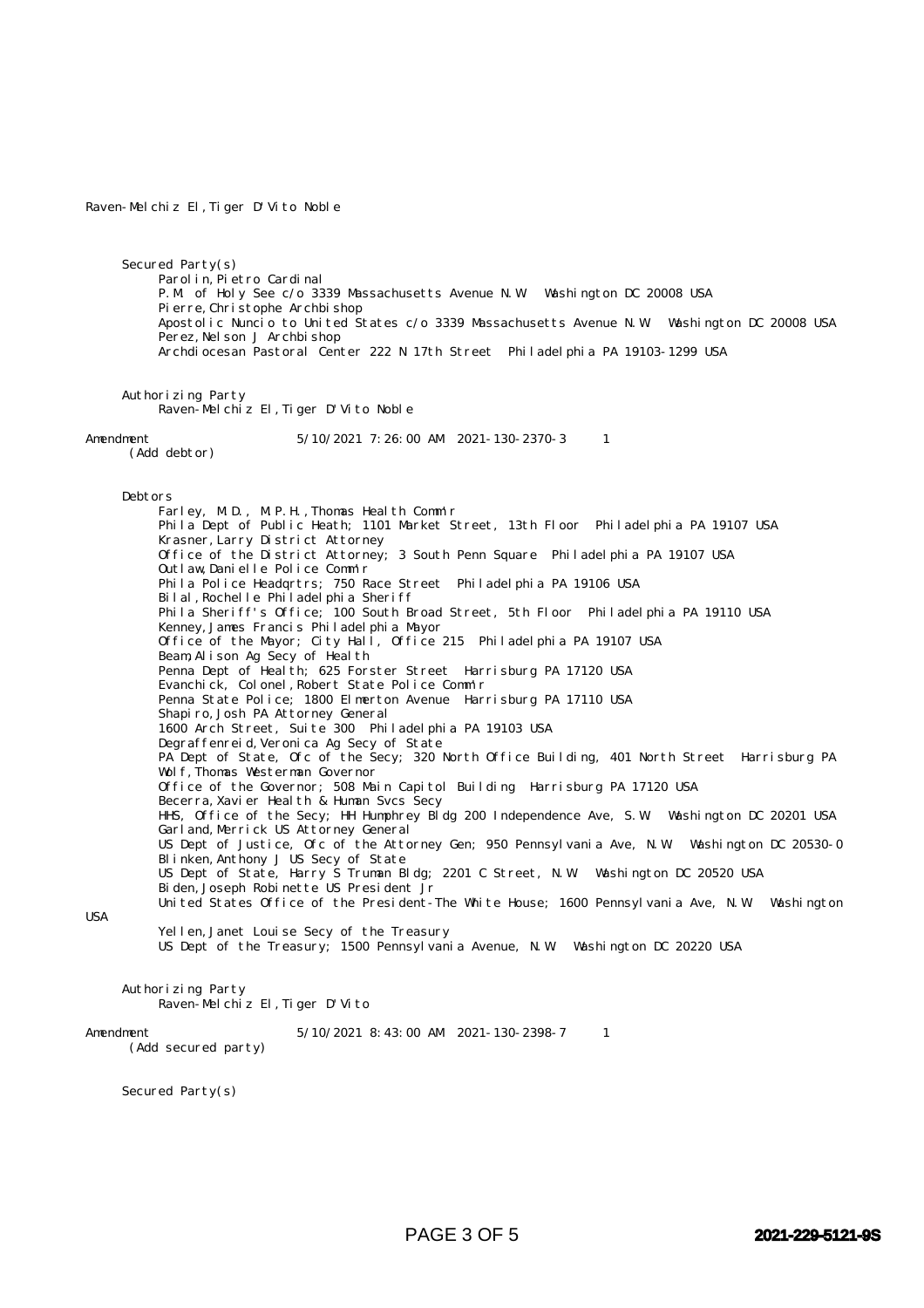Faith Tabernacle Consular Tribal Trust-Temple of the Moon & Sun 1410 N 31st Street, Suite 1776-25 Philadelphia PA 19121-3870 USA Hikuptah Raven El Republic Tribal Government 1410 N 31st Street, Suite 1776-25 Philadelphia PA 19121-3870 USA Authorizing Party Raven-Melchiz El,Tiger D'Vito Amendment 5/10/2021 8:59:00 AM 2021-130-2415-1 1 (Add collateral) Authorizing Party Raven-Melchiz El,Tiger D'Vito Amendment 5/10/2021 10:31:00 AM 2021-130-2480-9 1 (Assignment) Assignor Raven-Melchiz El,Tiger D'Vito Secured Party(s) Farley, M.D., M.P.H., Thomas Philadelphia Health Comm'r Phila Dept of Public Health; 1101 Market Street, 13th Floor Philadelphia PA 19107 USA Beam,Alison Ag Secy of Health Penna Dept of Health; 625 Forster Street Harrisburg PA 17120 USA Becerra, Xavier Health & Human Svcs Secy HHS Ofc of Secy, HHH Bldg; 200 Independence Ave., S.W. Washington DC 20201 USA Yellen, Janet Louise Secy of the Treasury US Dept of the Treas; 1500 Pennsylvania Ave., N.W. Washington DC 20220 USA Authorizing Party Raven-Melchiz El,Tiger D'Vito Amendment 5/14/2021 10:01:00 AM 2021-134-4193-4 1 (Add collateral) Authorizing Party Raven-Melchiz El,Tiger D'Vito Amendment 5/14/2021 10:17:00 AM 2021-134-4201-6 1 (Add debtor) Debtor Roberts,Asel Ag Chief of Prot, Ofc of the Chief of Prot 2201 C Street, Room 1238, N.W. Washington DC 20520 USA Authorizing Party Raven-Melchiz El,Tiger D'Vito Consul Amendment 5/14/2021 10:33:00 AM 2021-134-4209-2 1 (Assignment)